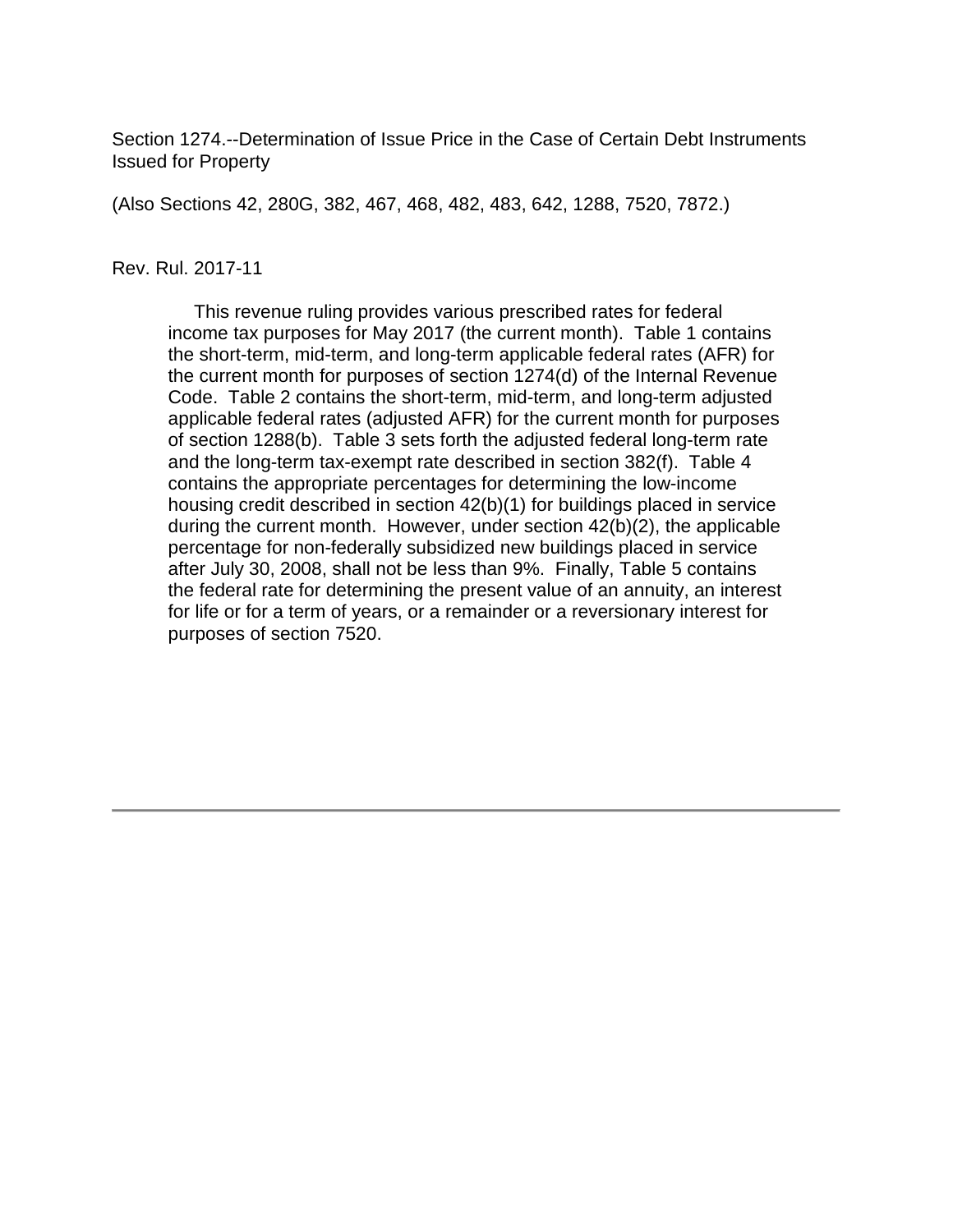## REV. RUL. 2017-11 TABLE 1

## Applicable Federal Rates (AFR) for May 2017

|            | <b>Period for Compounding</b> |            |           |                |  |
|------------|-------------------------------|------------|-----------|----------------|--|
|            | <b>Annual</b>                 | Semiannual | Quarterly | <b>Monthly</b> |  |
|            |                               |            |           |                |  |
|            | Short-term                    |            |           |                |  |
|            |                               |            |           |                |  |
| <b>AFR</b> | 1.15%                         | 1.15%      | 1.15%     | 1.15%          |  |
| 110% AFR   | 1.27%                         | 1.27%      | 1.27%     | 1.27%          |  |
| 120% AFR   | 1.38%                         | 1.38%      | 1.38%     | 1.38%          |  |
| 130% AFR   | 1.51%                         | 1.50%      | 1.50%     | 1.50%          |  |
|            |                               |            |           |                |  |
|            | Mid-term                      |            |           |                |  |
| <b>AFR</b> | 2.04%                         | 2.03%      | 2.02%     | 2.02%          |  |
| 110% AFR   | 2.24%                         | 2.23%      | 2.22%     | 2.22%          |  |
| 120% AFR   | 2.45%                         | 2.44%      | 2.43%     | 2.43%          |  |
| 130% AFR   | 2.66%                         | 2.64%      | 2.63%     | 2.63%          |  |
| 150% AFR   | 3.07%                         | 3.05%      | 3.04%     | 3.03%          |  |
| 175% AFR   | 3.58%                         | 3.55%      | 3.53%     | 3.52%          |  |
|            |                               |            |           |                |  |
|            | Long-term                     |            |           |                |  |
| <b>AFR</b> | 2.75%                         | 2.73%      | 2.72%     | 2.71%          |  |
| 110% AFR   | 3.02%                         | 3.00%      | 2.99%     | 2.98%          |  |
| 120% AFR   | 3.31%                         | 3.28%      | 3.27%     |                |  |
|            |                               |            |           | 3.26%          |  |
| 130% AFR   | 3.58%                         | 3.55%      | 3.53%     | 3.52%          |  |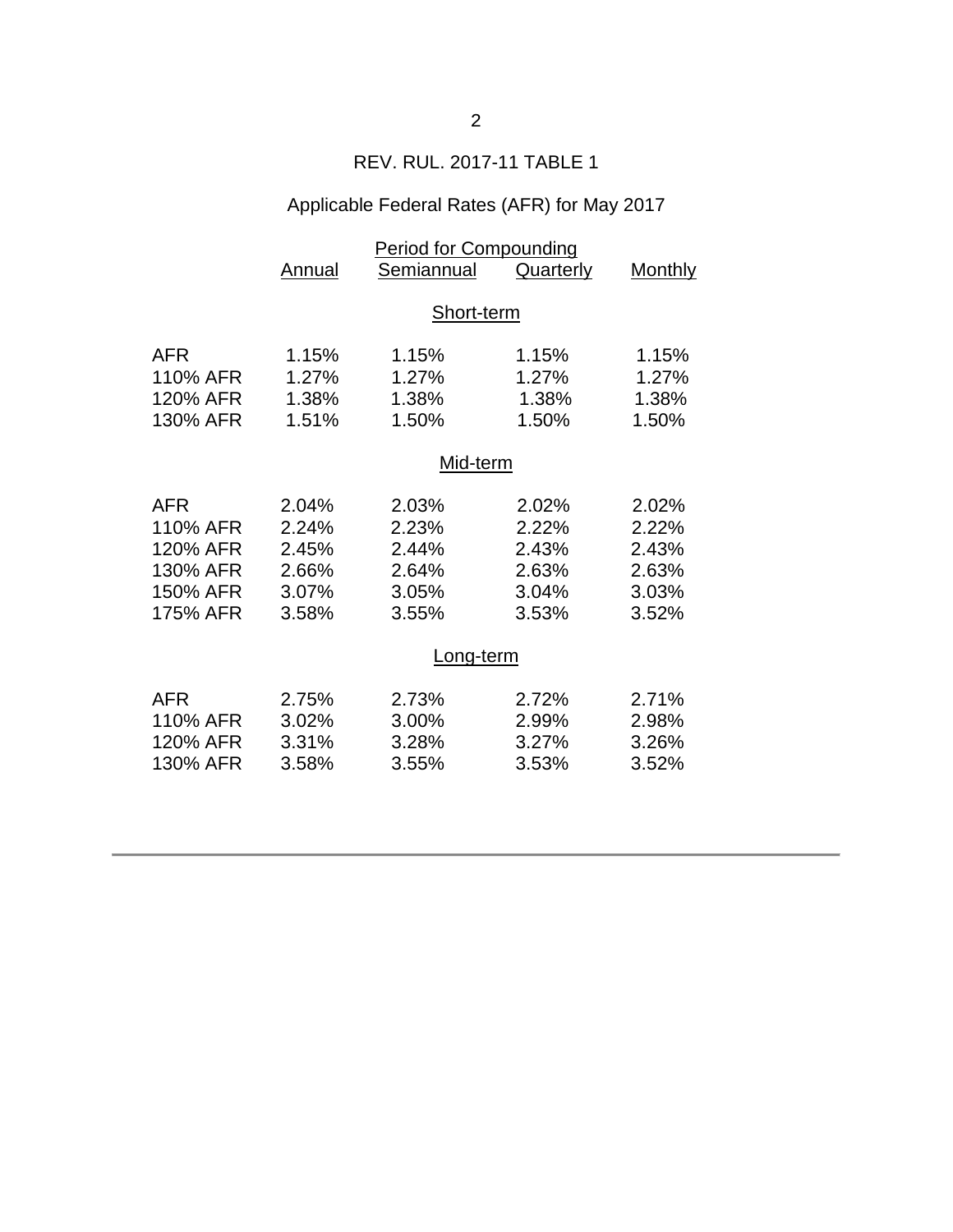### REV. RUL. 2017-11 TABLE 2

# Adjusted AFR for May 2017

|                            | <b>Period for Compounding</b> |            |           |         |  |
|----------------------------|-------------------------------|------------|-----------|---------|--|
|                            | Annual                        | Semiannual | Quarterly | Monthly |  |
| Short-term<br>adjusted AFR | .86%                          | .86%       | .86%      | .86%    |  |
| Mid-term<br>adjusted AFR   | 1.52%                         | 1.51%      | 1.51%     | 1.51%   |  |
| Long-term<br>adjusted AFR  | 2.04%                         | 2.03%      | 2.02%     | 2.02%   |  |

## REV. RUL. 2017-11 TABLE 3

| Rates Under Section 382 for May 2017                                                                                                                                                 |       |
|--------------------------------------------------------------------------------------------------------------------------------------------------------------------------------------|-------|
| Adjusted federal long-term rate for the current month                                                                                                                                | 2.04% |
| Long-term tax-exempt rate for ownership changes during the<br>current month (the highest of the adjusted federal long-term<br>rates for the current month and the prior two months.) | 2.09% |